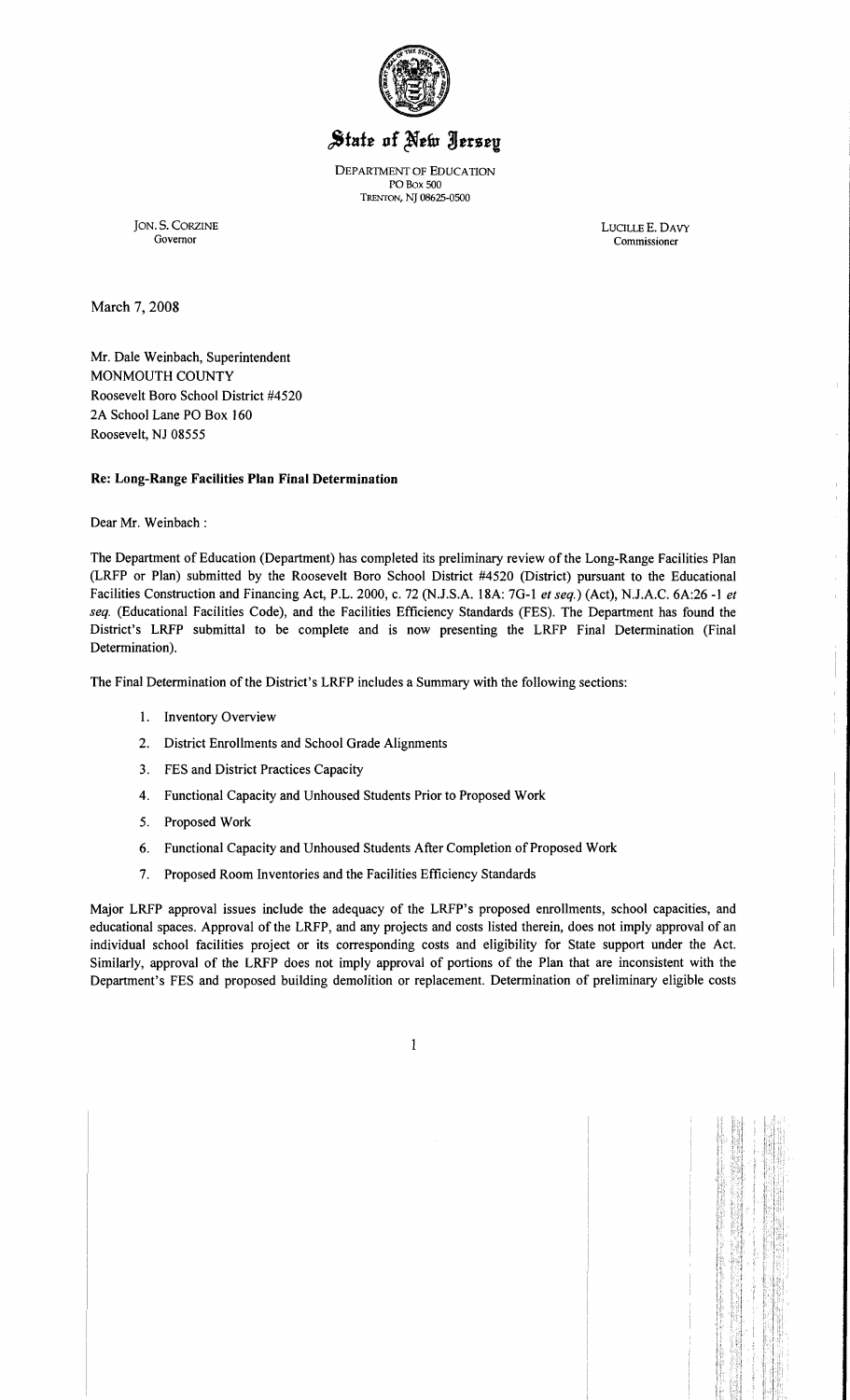and final eligible costs will be made at the time of the approval of a particular school facilities project pursuant to N.J.S.A. 18A:7G-5. The District must submit a feasibility study as part of the school facilities project approval process, pursuant to N.J.S.A. 18A:7G-7b, to support proposed building demolition or replacement. The feasibility study should demonstrate that a building might pose a risk to the safety of the occupants after rehabilitation or that rehabilitation is not cost-effective.

Following the approval of the LRFP, the District may submit an amendment to the approved LRFP for Department review. Unless and until an amendment to the LRFP is submitted to and approved by the Commissioner of the Department pursuant to N.J.S.A. 18A:7G-4(c), the approved LRFP shall remain in effect. The District may proceed with the implementation of school facilities projects that are consistent with the approved LRFP whether or not the school facilities project contains square footage that may be ineligible for State support.

We trust that this document will adequately explain the Final Determination and allow the District to move forward with the initiation of projects within its LRFP. Please contact H. Lyle Jones, Regional Director at the Office of School Facilities at (609) 943-5452 with any questions or concerns that you may have.

Sincerely,

Juille Eday

Lucille E. Davy Commissioner

Enclosure

c: Willa Spicer, Deputy Commissioner John Hart, Chief of Staff Rochelle Hendricks, Assistant Commissioner, Division of District and School Improvement William King, Assistant Commissioner Kathryn Forsyth, Director of Public Information Carole Morris, Executive Monmouth County Superintendent of Schools Bernard E. Piaia, Director, School Facilities, Office of the Chief of Staff H. Lyle Jones, Regional Director, School Facilities, Office of the Chief of Staff John Isaac, County Manager, School Facilities, Office of the Chief of Staff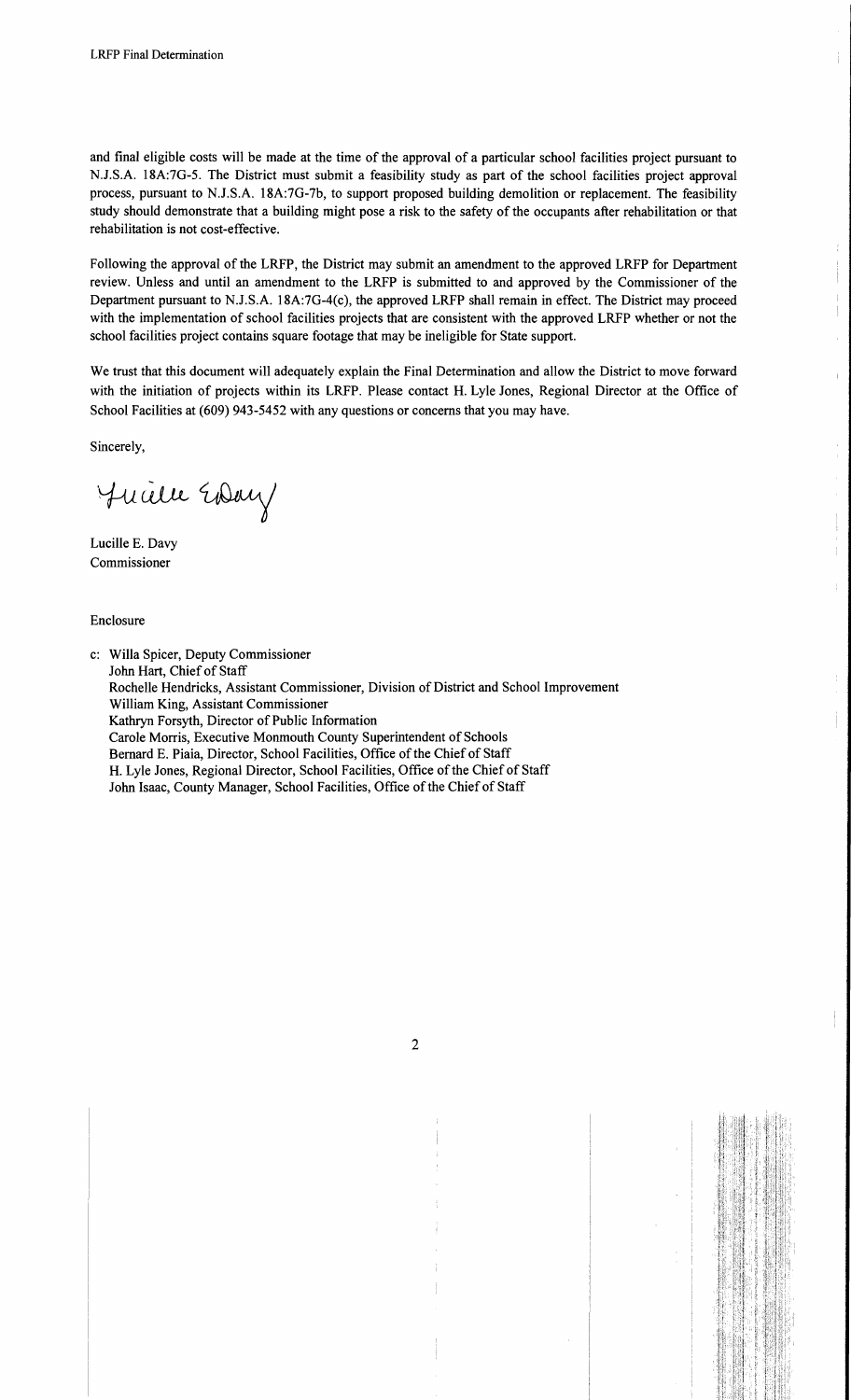# LONG-RANGE FACILITIES PLAN

## **Final Determination Summary**

## ROOSEVELT BORO SCHOOL DISTRICT

The Department of Education (Department) has completed its review of the Long-Range Facilities Plan (LRFP or Plan) submitted by the Roosevelt Boro School District #4520 (District) pursuant to the Educational Facilities Construction and Financing Act, P.L. 2000, c.72 (N.J.S.A. 18A:7G-l *et seq.)* (Act), N.J.A.C. 6A:26-1 et seq. (Educational Facilities Code), and the Facilities Efficiency Standards (FES).

This is the Department's Final Determination Summary (Summary) of the LRFP. The Summary is based on the standards set forth in the Act, the Educational Facilities Code, the FES, District entered data in the LRFP and Project Application and Tracking System (LRFP website), and District supplied supporting documentation. The Summary consists of seven sections. The referenced reports in *italic* text are standard LRFP reports available on the Department's LRFP website.

#### 1. Inventory Overview

The District provides services for students in grades K-6. The predominant existing school grade configuration is K-6. The predominant proposed school grade configuration is K-6. The District is classified as an "Under 55" district for funding purposes.

The District identified existing and proposed schools, sites, buildings, playgrounds, playfields, and parking lots in its LRFP. The total number of existing and proposed district-owned or leased schools, sites, and buildings are listed in Table 1. A detailed description of each asset can be found in the LRFP website report titled *"Site Asset Inventory Report. "* 

|                                                      | <b>Existing</b> | <b>Proposed</b> |
|------------------------------------------------------|-----------------|-----------------|
| Sites:                                               |                 |                 |
| <b>Total Number of Sites</b>                         |                 |                 |
| Number of Sites with no Buildings                    |                 |                 |
| Number of Sites with no Instructional Buildings      |                 |                 |
| <b>Schools and Buildings:</b>                        |                 |                 |
| <b>Total Number of Schools</b>                       |                 |                 |
| <b>Total Number of Instructional Buildings</b>       |                 |                 |
| Total Number of Administrative and Utility Buildings |                 |                 |
| <b>Total Number of Athletic Facilities</b>           |                 |                 |
| <b>Total Number of Parking Facilities</b>            |                 |                 |
| <b>Total Number of Temporary Facilities</b>          |                 |                 |

#### Table 1: Inventory Summary

As directed by the Department, incomplete school facilities projects that have project approval from the Department are represented as "existing" in the Plan. District schools with incomplete approved projects that include new construction or the reconfiguration of existing program space are as follows: n/a.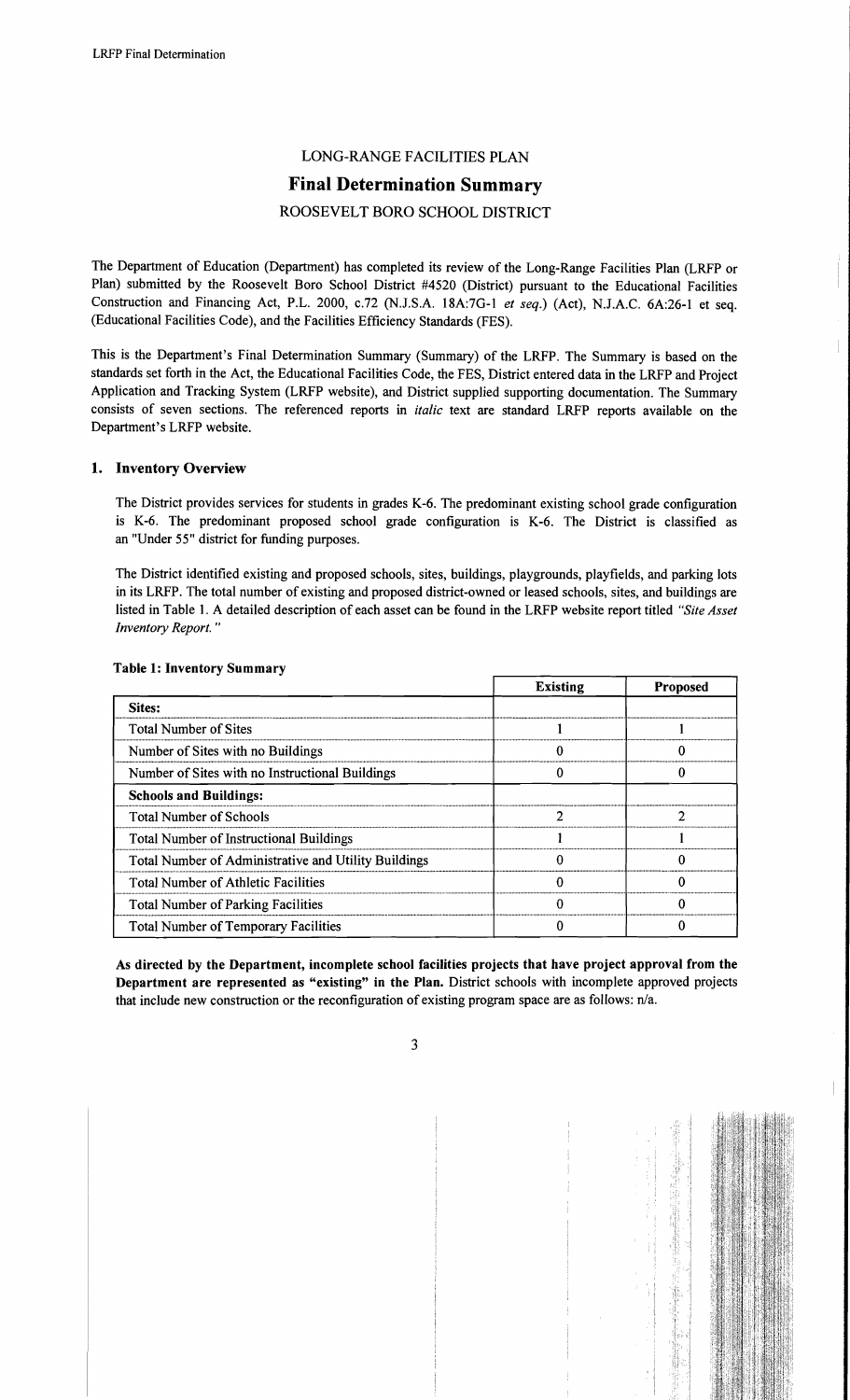Major conclusions are as follows:

- The District is proposing to maintain the existing number of District-owned or leased sites.
- The District is proposing to maintain the existing number of District-owned or operated schools.
- The District is proposing to maintain the existing number of District-owned or leased instructional buildings. The District is proposing to maintain the existing number of District-owned or leased noninstructional buildings.

FINDINGS The Department has determined that the proposed inventory is adequate for review of the District's LRFP. However, the LRFP determination does not imply approval of an individual school facilities project listed within the LRFP. The District must submit individual project applications for project approval. If building demolition or replacement is proposed, the District must submit a feasibility study, pursuant to N.J.S.A. 18A:7G-7b, as part of the application for the specific school facilities project.

## 2. District Enrollments and School Grade Alignments

The District determined the number of students, or "proposed enrollments," to be accommodated in the LRFP on a district-wide basis and in each school. The District's existing and proposed enrollments and the cohortsurvival projection provided by the Department on the LRFP website are listed in Table 2. Detailed information can be found in the LRFP website report titled *"Enrollment Projection Detail.* " Existing and proposed school enrollments and grade alignments can be found in the report titled *"Enrollment and School Grade Alignment. "* 

|                             | <b>Actual Enrollments</b><br>2006 | <b>District Proposed</b><br><b>Enrollments</b> | <b>Department's LRFP</b><br><b>Website Projection</b> |
|-----------------------------|-----------------------------------|------------------------------------------------|-------------------------------------------------------|
| Grades K-12:                |                                   |                                                |                                                       |
| Grades K-5, including SCSE  | 59                                | 65                                             | 65                                                    |
| Grades 6-8, including SCSE  | 15                                | 16                                             |                                                       |
| Grades 9-12, including SCSE |                                   |                                                |                                                       |
| <b>District Totals</b>      | 74                                | 81                                             | 82                                                    |
| <b>Pre-Kindergarten:</b>    |                                   |                                                |                                                       |
| Pre-Kindergarten, Age 3     |                                   | ი                                              |                                                       |
| Pre-Kindergarten, Age 4     |                                   | Q                                              |                                                       |
| Pre-Kindergarten, SCSE      |                                   |                                                |                                                       |

#### Table 2: Enrollment Comparison

*"SCSE"* = *Self-Contained Special Education* 

Major conclusions are as follows:

- The District did not elect to use the Department's LRFP website projection. Supporting documentation was submitted to the Department as required to justify the proposed enrollments.
- The District is planning for declining enrollments.
- The District is not an ECPA (Early Childhood Program Aid) District.

FINDINGS The Department has determined that the District's proposed enrollments are supportable for review of the District's LRFP. The Department will require a current enrollment projection at the time an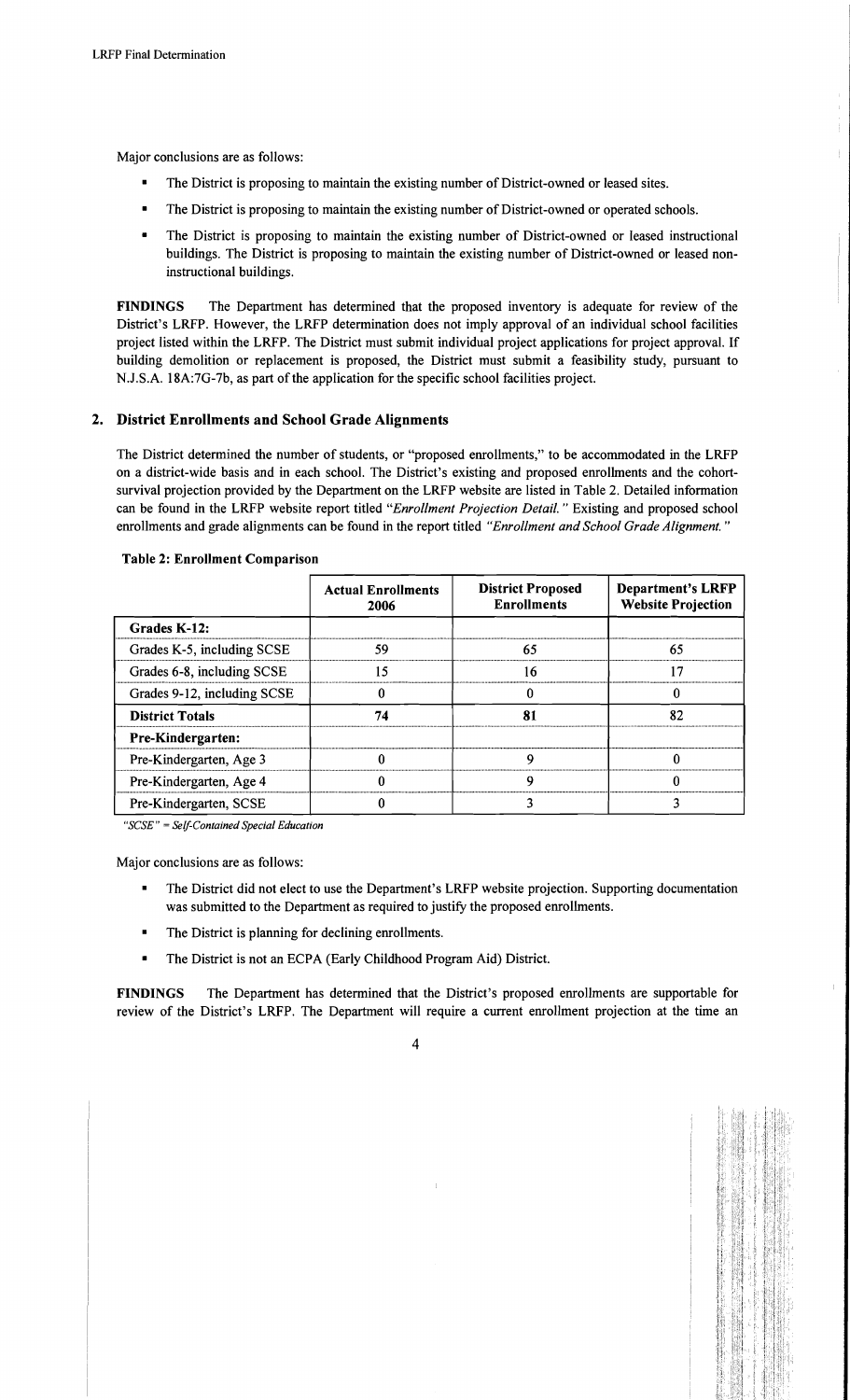application for a school facilities project is submitted incorporating the District's most recent Fall Enrollment Report in order to verify that the LRFP's planned capacity is appropriate for the updated enrollments.

## 3. FES and District Practices Capacity

The proposed room inventories for each school were analyzed to determine whether the LRFP provides adequate capacity for the proposed enrollments. Two capacity calculation methods, called *"FES Capacity"* and *"District Practices Capacity,* " were used to assess existing and proposed school capacity in accordance with the FES and District program delivery practices. A third capacity calculation, called *"Functional Capacity, "*  determines Unhoused Students and potential State support for school facilities projects. Functional Capacity is analyzed in Section 5 of this Summary.

- *FES Capacity only assigns capacity to pre-kindergarten <i>(if district-owned or operated), kindergarten,* general, and self-contained special education classrooms. No other room types are considered to be capacity-generating. Class size is based on the FES and is prorated for classrooms that are sized smaller than FES classrooms. FES Capacity is most accurate for elementary schools, or schools with non-departmentalized programs, in which instruction is "homeroom" based. This capacity calculation may also be accurate for middle schools depending upon the program structure. However, this method usually significantly understates available high school capacity since specialized spaces that are typically provided in lieu of general classrooms are not included in the capacity calculations.
- *District Practices Capacity* allows the District to include specialized room types in the capacity calculations and adjust class size to reflect actual practices. This calculation is used to review capacity and enrollment coordination in middle and high schools.

A capacity utilization factor in accordance with the FES is included in both capacity calculations. A 90% capacity utilization rate is applied to classrooms serving grades K-8. An 85% capacity utilization rate is applied to classrooms serving grades 9-12. No capacity utilization factor is applied to preschool classrooms.

Table 3 provides a summary of existing and proposed district-wide capacities. Detailed information can be found in the LRFP website report titled *"FES and District Practices Capacity. "* 

|                                                 | <b>Total FES Capacity</b> | <b>Total District Practices Capacity</b> |
|-------------------------------------------------|---------------------------|------------------------------------------|
| $(A)$ Proposed Enrollments                      | 73                        |                                          |
| (B) Existing Capacity                           | 114.90                    | 133.20                                   |
| <i>Existing Capacity Status (B)-(A)</i>         | 41.90                     | 60.20                                    |
| (C) Proposed Capacity                           | 114.90                    | 133.20                                   |
| <i><b>*Proposed Capacity Status (C)-(A)</b></i> | 4190                      | 60.20                                    |

Table 3: FES and District Practices Capacity Summary

*• Positive numbers signify surplus capacity; negative numbers signify inadequate capacity. Negative values for District Practices capacity are acceptable* if*proposed enrollments do not exceed 100% capacity utilization.* 

Major conclusions are as follows:

- The District has appropriately coordinated proposed school capacities and enrollments in the LRFP.
- Adequate justification has been provided by the District if capacity for a school deviates from the proposed enrollments by more than 5%.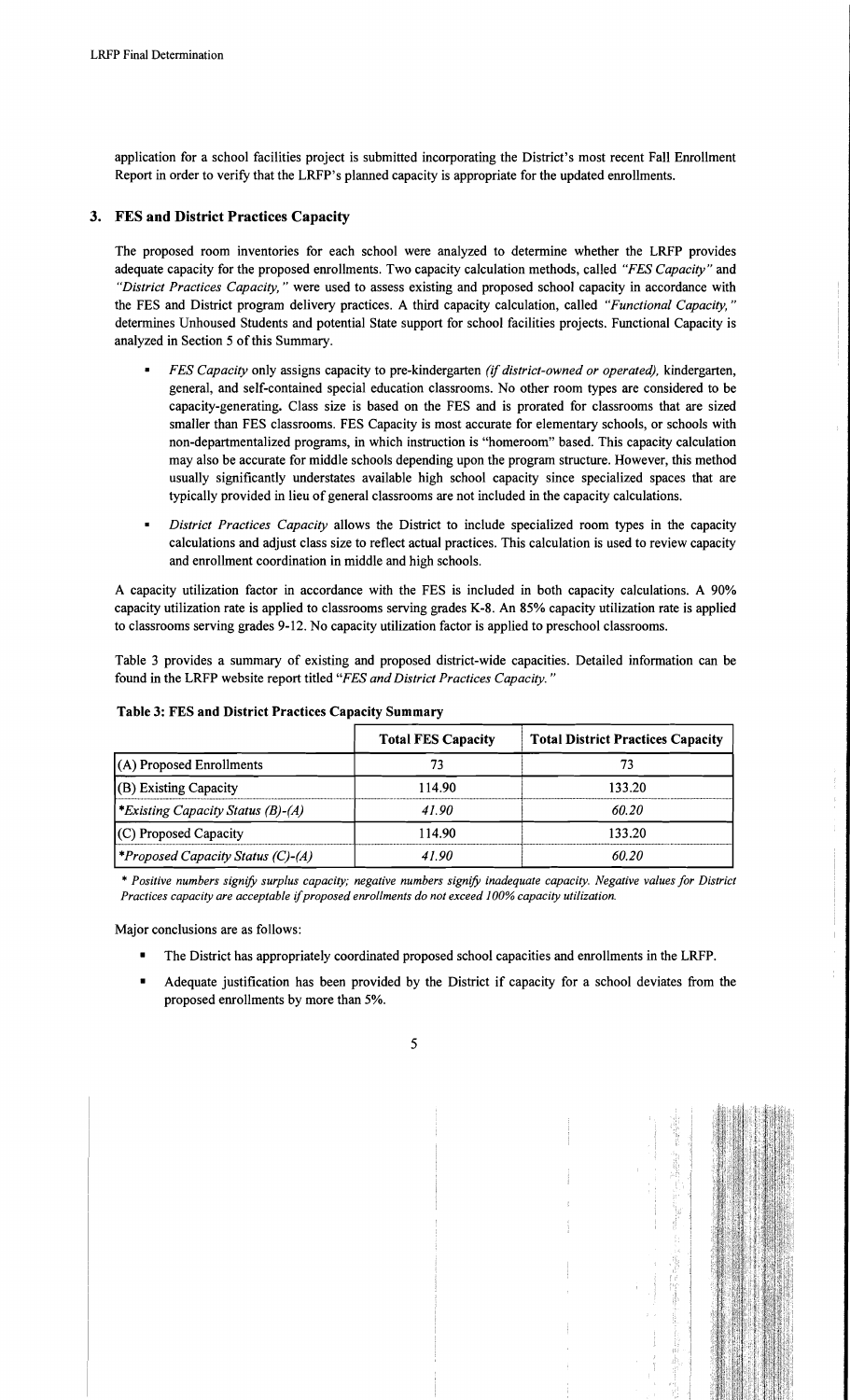FINDINGS The Department has determined that the proposed District capacity, in accordance with the proposed enrollments, is adequate for review of the District's LRFP. The Department will require a current enrollment projection at the time an application for a school facilities project is submitted, incorporating the District's most recent Fall Enrollment Report, in order to verify that the LRFP's planned capacity meets the District's updated enrollments.

## 4. Functional Capacity and Unhoused Students Prior to Proposed Work

*Functional Capacity* was calculated and compared to the proposed enrollments to provide a preliminary estimate of Unhoused Students and new construction funding eligibility. Functional Capacity is the adjusted gross square footage of a school building *(total gross square feet minus excluded space)* divided by the minimum area allowance per Full-time Equivalent student for the grade level contained therein. Unhoused Students is the number of students projected to be enrolled in the District that exceeds the Functional Capacity of the District's schools pursuant to N.J.A.C. 6A:26-2.2(c).

*"Excluded Square Feet"* in the LRFP Functional Capacity calculation includes (1) square footage exceeding the FES for any pre-kindergarten, kindergarten, general education, or self-contained special education classroom; (2) grossing factor square footage *(corridors, stairs, mechanical rooms, etc.)* that exceeds the FES allowance, and (3) square feet proposed to be demolished or discontinued from use. Excluded square feet may be revised during the review process for individual school facilities projects.

Table 4 provides a preliminary assessment of Functional Capacity, Unhoused Students, and Estimated Maximum Approved Area for the various grade groups in accordance with the FES. Detailed information concerning the calculation and preliminary excluded square feet can be found in the LRFP website reports titled *"Functional Capacity and Unhoused Students"* and *"Functional Capacity Excluded Square Feet."* 

|                        |            | в          |                 |                |                          |
|------------------------|------------|------------|-----------------|----------------|--------------------------|
|                        |            | Estimated  |                 | D              | $E = C x D$              |
|                        | A          | Existing   | $C = A-B$       | Area           | <b>Estimated Maximum</b> |
|                        | Proposed   | Functional | Unhoused        | Allowance      | Approved Area for        |
|                        | Enrollment | Capacity   | <b>Students</b> | (gsf/students) | <b>Unhoused Students</b> |
| Elementary $(K-5)^*$   | 62         | 107.08     |                 | 125.00         |                          |
| Middle $(6-8)$         | 11         | 19         |                 | 134.00         |                          |
| $High(9-12)$           |            | 0          |                 | 151.00         |                          |
| <b>District Totals</b> | 73         | 126.07     |                 |                |                          |

Table 4: Functional Capacity and Unhoused Students Prior to Proposed Work

*\*Pre-kindergarten students are not included in the calculations.* 

Major conclusions are as follows:

- The calculations for "Estimated Existing Functional Capacity" include school facilities projects that have been approved by the Department but were not under construction or complete at the time of Plan submission.
- The District, based on the preliminary LRFP assessment, does not have Unhoused Students for the following FES grade groups: K-6.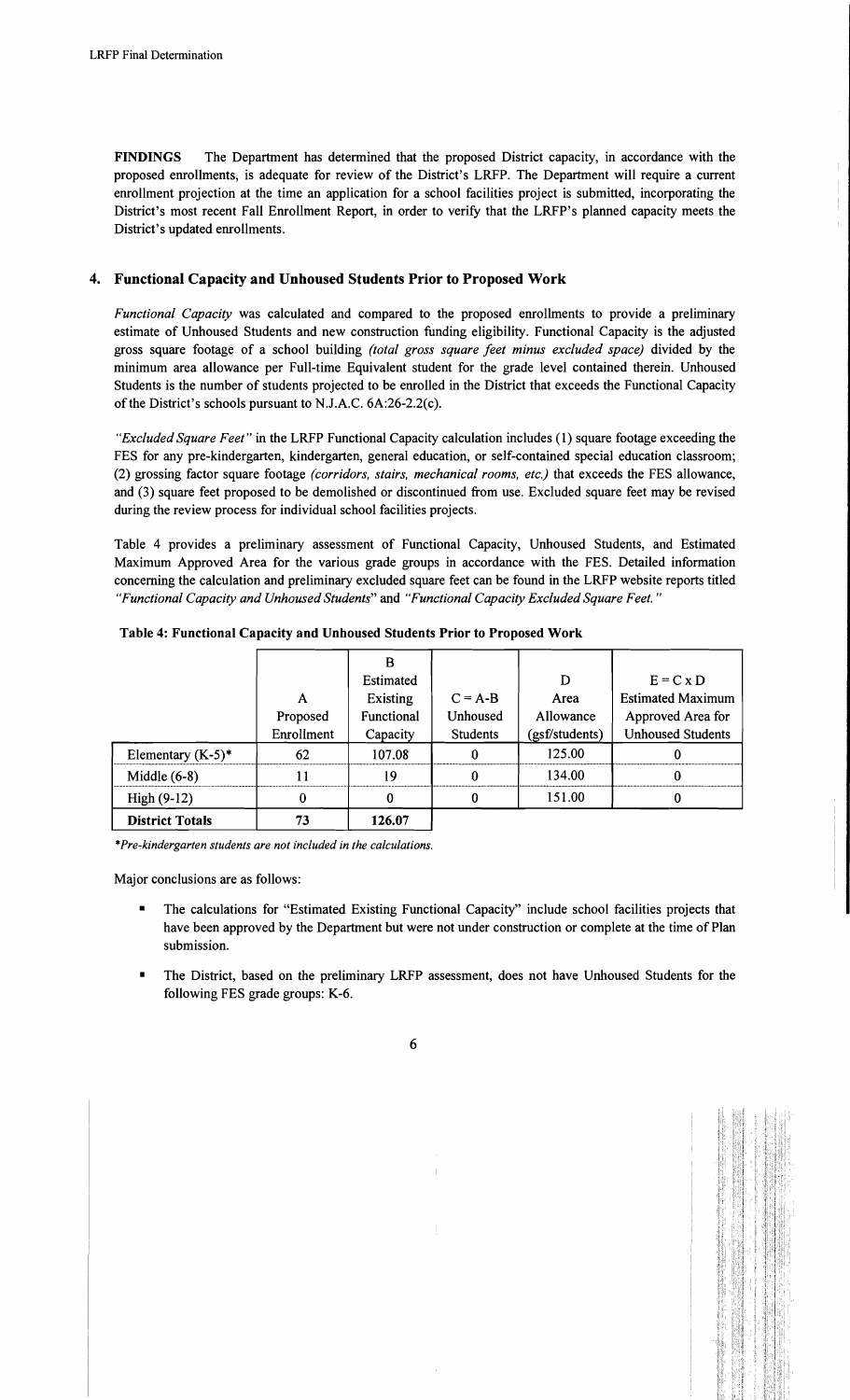- The District, based on the preliminary LRFP assessment, has Unhoused Students for the following FES grade groups: n/a.
- The District is not an ECPA District. Therefore, pre-kindergarten students are not included in the calculations.
- The District is not proposing to demolish or discontinue the use of existing District-owned instructional space. The Functional Capacity calculation excludes square feet proposed to be demolished or discontinued for the following FES grade groups: n/a.

FINDINGS Functional Capacity and Unhoused Students calculated in the LRFP are preliminary estimates. Justification for square footage in excess of the FES and the determination of additional excluded square feet, Preliminary Eligible Costs (PEC), and Final Eligible Costs (FEC) will be included in the review process for specific school facilities projects. A feasibility study undertaken by the District is required if building demolition or replacement is proposed per N.J.A.C. 6A:26-2.3(b)(10).

## 5. Proposed Work

The District was instructed to review the condition of its facilities and sites and to propose corrective *"system"*  and *"inventory"* actions in its LRFP. *"System"* actions upgrade existing conditions without changing spatial configuration or size. Examples of system actions include new windows, finishes, and mechanical systems. *"Inventory"* actions address space problems by removing, adding, or altering sites, schools, buildings and rooms. Examples of inventory actions include building additions, the reconfiguration of existing walls, or changing room use.

Table 5 summarizes the type of work proposed in the District's LRFP for instructional buildings. Detailed information can be found in the LRFP website reports titled *"Site Asset Inventory," "LRFP Systems Actions Summary,* " *and "LRFP Inventory Actions Summary. "* 

| <b>Type of Work</b>                                            | <b>Work Included in LRFP</b> |  |  |
|----------------------------------------------------------------|------------------------------|--|--|
| <b>System Upgrades</b>                                         | Yes                          |  |  |
| <b>Inventory Changes</b>                                       |                              |  |  |
| Room Reassignment or Reconfiguration                           | N٥                           |  |  |
| <b>Building Addition</b>                                       | N٥                           |  |  |
| New Building                                                   | N٥                           |  |  |
| Partial or Whole Building Demolition or Discontinuation of Use | N٥                           |  |  |
| New Site                                                       | N٥                           |  |  |

Table 5: Proposed Work for Instructional Buildings

Major conclusions are as follows:

- The District has proposed system upgrades in one or more instructional buildings.
- The District has not proposed inventory changes, n/a, in one or more instructional buildings.
- The District has not proposed new construction in lieu of rehabilitation in one or more instructional buildings.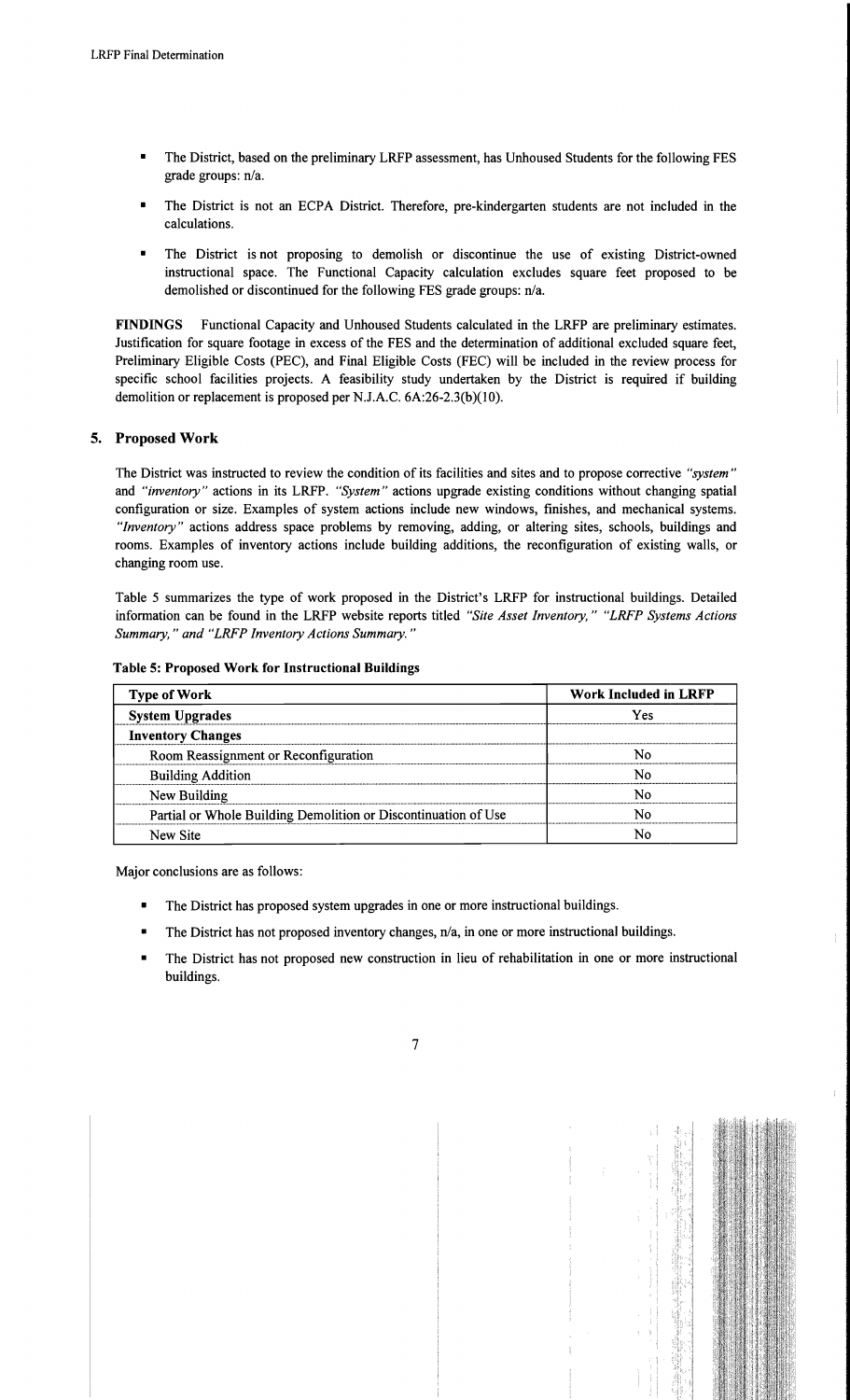Please note that costs represented in the LRFP are for capital planning purposes only. Estimated costs are not intended to represent preliminary eligible costs or fmal eligible costs of approved school facilities projects.

The Act (N.J.S.A. 18A:7G-7b) provides that all school facilities shall be deemed suitable for rehabilitation unless a pre-construction evaluation undertaken by the District demonstrates to the satisfaction of the Commissioner that the structure might pose a risk to the safety of the occupants even after rehabilitation or that rehabilitation is not cost-effective. Pursuant to NJ.A.C. 6A:26-2.3(b)(10), the Commissioner may identify school facilities for which new construction is proposed in lieu of rehabilitation for which it appears from the information presented that new construction is justified, provided, however, that for such school facilities so identified, the District must submit a feasibility study as part of the application for the specific school facilities project. The cost of each proposed building replacement is compared to the cost of additions or rehabilitation required to eliminate health and safety deficiencies and to achieve the District's programmatic model.

Facilities used for non-instructional or non-educational purposes are ineligible for State support under the Act. However, projects for such facilities shall be reviewed by the Department to determine whether they are consistent with the District's LRFP and whether the facility, if it is to house students (full or part time) conforms to educational adequacy requirements. These projects shall conform to all applicable statutes and regulations.

FINDINGS The Department has determined that the proposed work is adequate for review of the District's LRFP. However, Department approval of proposed work in the LRFP does not imply that the District may proceed with a school facilities project. The District must submit individual project applications with cost estimates for Department project approval. Both school facilities project approval and other capital project review require consistency with the District's approved LRFP.

## 6. Functional Capacity and Unhoused Students After Completion of Proposed Work

The *Functional Capacity* of the District's schools *after* completion of the scope of work proposed in the LRFP was calculated to highlight any remaining Unhoused Students.

Table 6 provides a preliminary assessment of Unhoused Students and Estimated Remaining Maximum Area after completion of new construction proposed in the LRFP, if applicable. Detailed information concerning the calculation can be found in the website report titled *"Functional Capacity and Unhoused Students."* 

|                        | Estimated       |            |                |                 | Estimated       |
|------------------------|-----------------|------------|----------------|-----------------|-----------------|
|                        | Maximum         |            | Proposed       |                 | Maximum Area    |
|                        | Approved Area   |            | Functional     | <b>Unhoused</b> | for Unhoused    |
|                        | for Unhoused    | Total New  | Capacity after | Students after  | <b>Students</b> |
|                        | <b>Students</b> | <b>GSF</b> | Construction   | Construction    | Remaining       |
| Elementary $(K-5)^*$   |                 |            | 107.08         |                 |                 |
| Middle $(6-8)$         |                 |            | 19             | 0               |                 |
| $High (9-12)$          |                 |            |                |                 | 0               |
| <b>District Totals</b> |                 | O          | 126.07         |                 |                 |

#### Table 6: Functional Capacity and Unhoused Students After Completion of Proposed Work